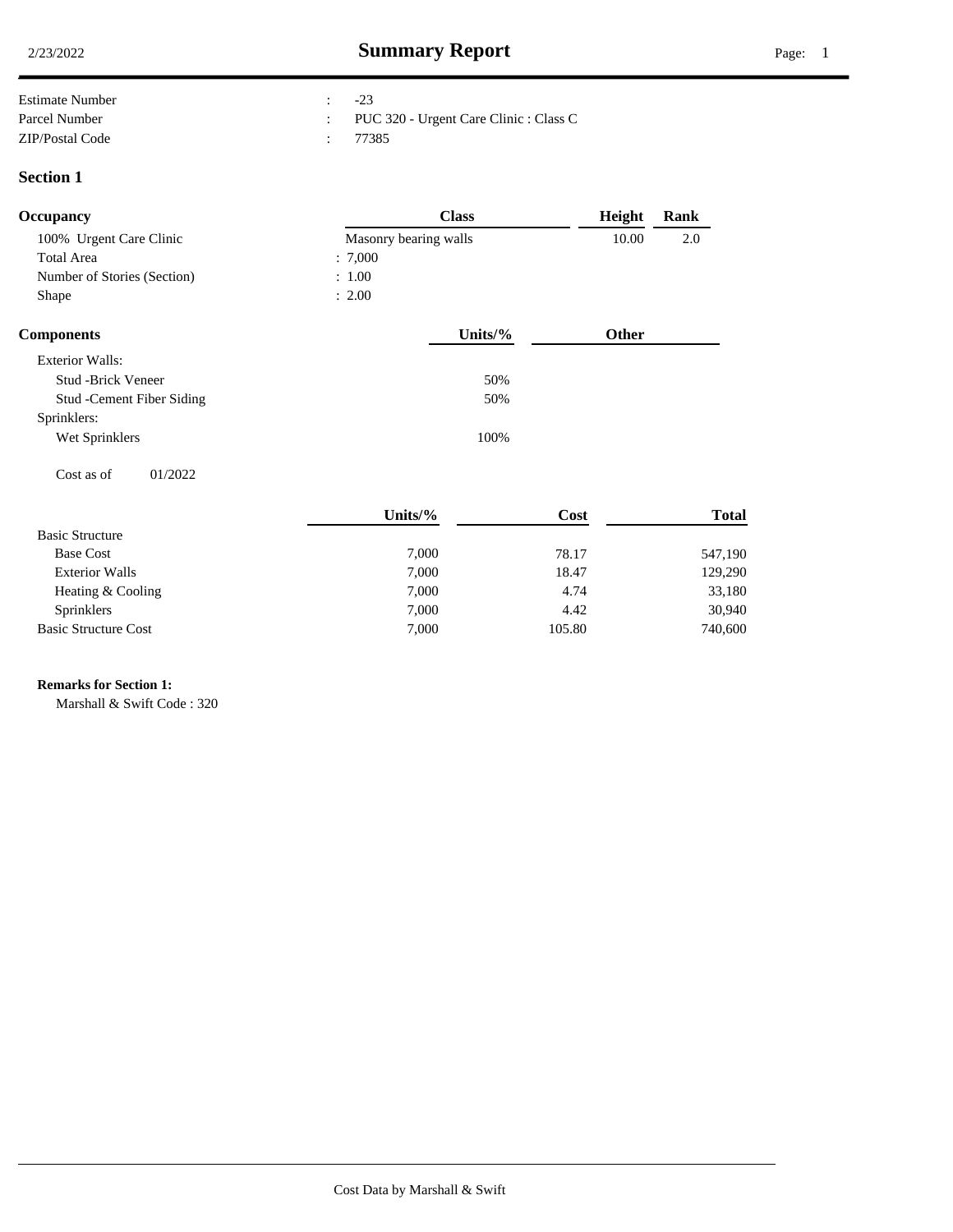## **2022 Commercial PUC 320 Equity Evidence**

| R#      | <b>PUC</b> | Imp<br><b>State</b><br>Code | Map<br>ID | <b>NBHood</b> | <b>DBA</b>           | <b>Situs Address</b>                                            | % Comp | Eco | Func. Phys. | <b>Actual</b><br>Year | <b>Eff</b><br>Year | Value<br><b>Method</b> | <b>Income</b><br>Table | <b>Class</b> | <b>NRA</b> | <b>Total Value</b><br>PSF (Inc.) | 2022 Notice<br>Value | Imps PSF (<br>Cost ) | Land<br><b>State</b><br>Code | <b>Land PSF</b> | <b>TOTAL</b><br><b>Land Size</b> | <b>Land Value</b> |
|---------|------------|-----------------------------|-----------|---------------|----------------------|-----------------------------------------------------------------|--------|-----|-------------|-----------------------|--------------------|------------------------|------------------------|--------------|------------|----------------------------------|----------------------|----------------------|------------------------------|-----------------|----------------------------------|-------------------|
| R474256 | 320        | F1                          | 215M      | 2152.C        |                      | CARE NOW URGENT CAR 10422 RESEARCH FOREST DR, MAGNOLIA 155      |        |     |             | 2017                  | 2017               | COST                   |                        | B+           | 5,282      | \$413                            | \$2,183,180          | \$285                | F1                           | \$16.00         | 42,253                           | \$676,050         |
| R419422 | 320        | F1                          | 250B      | 8132.C        |                      | 100% VACANT - FIRST CH10815 KUYKENDAHL RD, THE WOODLANI 155     |        |     |             | 2016                  | 2018               | COST                   |                        | $B+$         | 8.210      | \$362                            | \$2,975,130          | \$283                | F <sub>1</sub>               | \$12.00         | 54.494                           | \$653,920         |
| R287271 | 320        | F1                          | 252T      | 8161.C        |                      | FIRST CHOICE MEDICAL 621 RAYFORD RD, SPRING, TX 77386           |        | 155 |             | 2015                  | 2018               | COST                   |                        | B+           | 6,626      | \$342                            | \$2,263,500          | \$282                | F1                           | \$11.00         | 58,196                           | \$398,170         |
| R338916 | 320        | F1                          | 215Q      | 2153.C        | <b>AMERICA'S ER</b>  | 32784 FM 2978 RD, MAGNOLIA, TX 7735 155                         |        |     |             | 2014                  | 2016               | COST                   |                        | B+           | 7,052      | \$419                            | \$2,956,640          | \$279                | F <sub>1</sub>               | \$18.00         | 55,016                           | \$990,290         |
| R449856 | 320        | F1                          | 157S      | 7108.C        |                      | First Choice Emergency F3840 DAVIS W, CONROE, TX 77304          |        | 155 |             | 2016                  | 2017               | COST                   |                        | $B+$         | 6,076      | \$350                            | \$2,124,050          | \$286                | F1                           | \$12.00         | 32,008                           | \$384,080         |
| R455494 | 320        | F1                          | 256X      | 5155.C        |                      | NEIGHBORS EMERGENC 22678 US HIGHWAY 59, PORTER, TX 7731 155     |        |     |             | 2015                  | 2018               | COST                   |                        | B+           | 7,980      | \$324                            | \$2,584,530          | \$282                | F1                           | \$8.00          | 41,922                           | \$335,380         |
| R462886 | 320        | F1                          | 157K      | 4107.C        |                      | NEXT LEVEL URGENT CAL1246 N FM 3083 RD W, CONROE, TX 773 155    |        |     |             | 2016                  | 2018               | COST                   |                        | B+           | 19,320     | \$389                            | \$7,510,660          | \$292                | F1                           | \$4.00          | 531,519                          | \$1,874,300       |
| R92760  | 320        | F1                          | 218P      | 7160.C        |                      | DOCTOR URGENT CARE 17002 GLENEAGLE DR, CONROE, TX 7738 155      |        |     |             | 2018                  | 2018               | COST                   |                        | $B+$         | 10,310     | \$363                            | \$3,746,640          | \$282                | F <sub>1</sub>               | \$6.00          | 66,777                           | \$834,430         |
| R383302 | 320        | F1                          | 217Q      | 8137.C        |                      | WOODLANDS PHYSICAL 13275 COLLEGE PARK, THE WOODLANDS, 1 155     |        |     |             | 2019                  | 2019               | COST                   |                        | B            | 7,616      | \$381                            | \$2,898,970          | \$238                | F1                           | \$18.00         | 60,548                           | \$1,089,870       |
| R265599 | 320        | F1                          | 187K      | 7144.C        |                      | FAMILY FIRST URGENT C 2101 S LOOP 336 W, CONROE, TX 77304       |        | 155 |             | 1999                  | 2015               | COST                   |                        | <b>B</b>     | 8,968      | \$327                            | \$2,931,770          | \$247                | F1                           | \$10.00         | 90,000                           | \$718,250         |
| R417900 | 320        | F1                          | 157B      | 4106.C        | <b>PHYSICIANS ER</b> | 4019 INTERSTATE 45 N, CONROE, TX 773 155                        |        |     |             | 2011                  | 2015               | COST                   |                        | <b>R</b>     | 19,980     | \$238                            | \$4,763,700          | \$208                | F <sub>1</sub>               | \$8.00          | 75,272                           | \$602,170         |
| R474068 | 320        | F1                          | 223W      | 6151.C        |                      | Texas Urgent Care & Ima 17516 HIGHWAY 59, NEW CANEY, TX 773 155 |        |     |             | 2018                  | 2020               | COST                   |                        | B            | 10,870     | \$276                            | \$3,004,350          | \$236                | F <sub>1</sub>               | \$10.00         | 43,560                           | \$435,600         |
| R41035  | 320        | F1                          | 252S      | 8166.C        |                      | Oaks North Houston Fam 25312 N INTERSTATE 45, THE WOODLANI 155  |        |     |             | 2018                  | 2018               | COST                   |                        |              | 5.440      | \$259                            | \$1,411,670          | \$162                | F1                           | \$20.00         | 26,498                           | \$529,950         |
| R167349 | 320        | F1                          | 296P      | 5151.C        |                      | PORTER FAMILY MEDICA 24540 FM 1314 RD, PORTER, TX 77365         |        | 155 |             | 2016                  | 2016               | COST                   |                        |              | 6,542      | \$180                            | \$1,176,490          | \$157                | F1                           | \$6.00          | 24,655                           | \$147,920         |
| R129345 | 320        | F1                          | 252N      | 8166.C        |                      | ST. MICHAELS EMERGEN 26222 INTERSTATE 45 N, SPRING, TX 773 155  |        |     |             | 2018                  | 2018               | COST                   |                        |              | 19,204     | \$228                            | \$4,377,970          | \$168                | F <sub>1</sub>               | \$10.00         | 59,591                           | \$1,153,280       |
| R182101 | 320        | F1                          | 215M      | 2152.C        |                      | DAVAM URGENT CARE 6022 FM 1488, MAGNOLIA, TX 77354              |        | 155 |             | 2014                  | 2014               | COST                   |                        |              | 4,420      | \$221                            | \$978,290            | \$158                | F1                           | \$14.00         | 20,081                           | \$281,190         |
| R49581  | 320        | F1                          | 259T      | 5159.C        |                      | NEXTCARE URGENT CARI1331 NORTHPARK DR, KINGWOOD, TX 71 155      |        |     |             | 2000                  | 2012               | COST                   |                        |              | 3,150      | \$266                            | \$837,250            | \$162                | F <sub>1</sub>               | \$3.00          | 79,715                           | \$326,890         |
| R55820  | 320        | F1                          | 218R      | 7160.C        |                      | SPU2019-URGENT CARE 11026 HIGHWAY 242, CONROE, TX 7738 155      |        |     |             | 2020                  | 2020               | COST                   |                        |              | 2,688      | \$396                            | \$1,064,920          | \$158                | F <sub>1</sub>               | \$8.00          | 83,069                           | \$640,550         |

*This document was prepared for use by the Montgomery Central Appraisal District only. MCAD does not guarantee or warrant the accuracy of the document/data.*

*THERE IS NO WARRANTY OF ANY KIND, EXPRESSED OR IMPLIED,AND SPECIFICALLY THERE IS NO WARRANTY OF MERCHANTABILITY OR OF FITNESS.*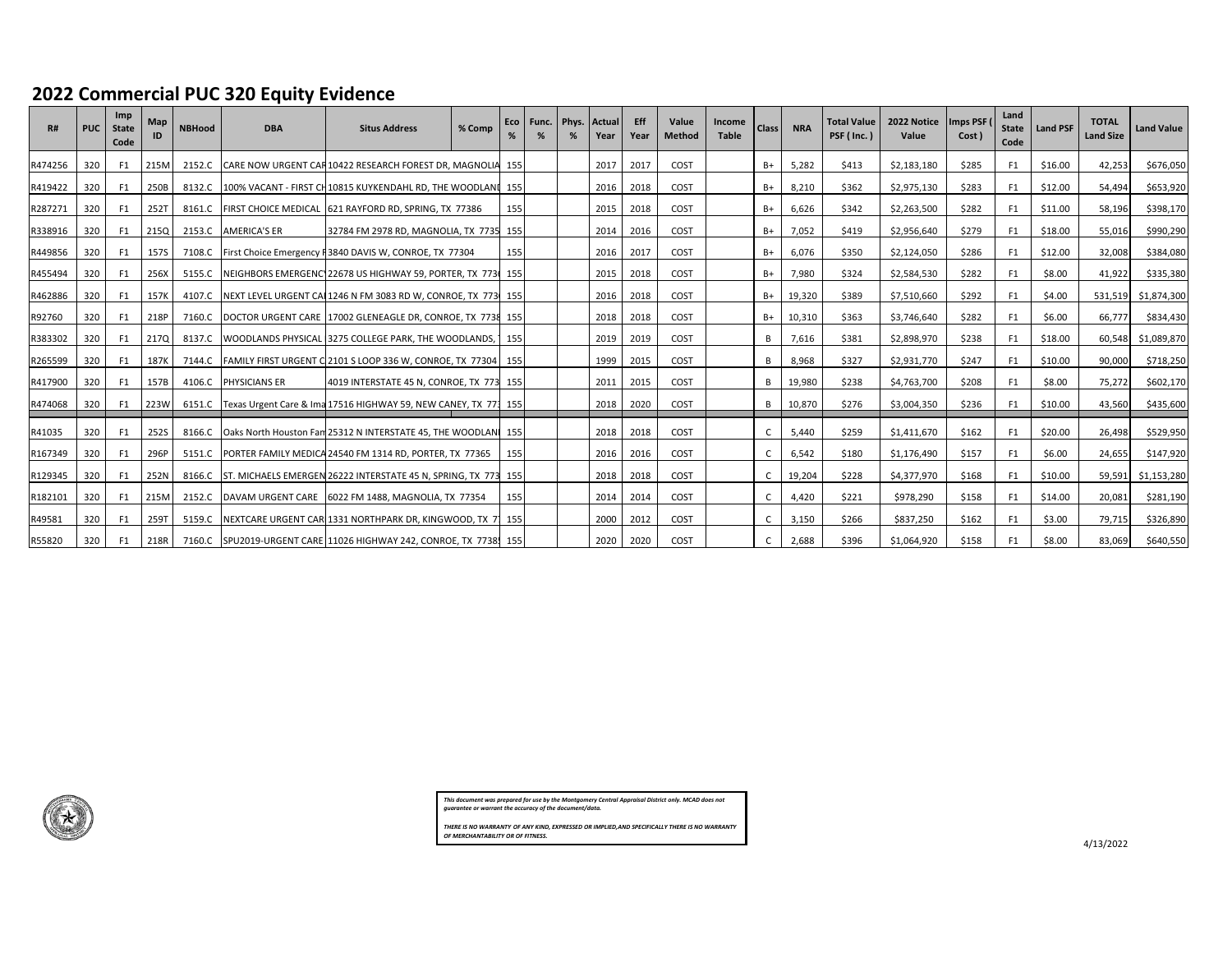#### **2022 Commercial PUC 320 Sales Evidence**

| R#      | <b>PUC</b> | Imp State<br>Code | Map ID NBHood | <b>DBA</b> | <b>Situs</b><br>Address Comp %          |  | Eco   Func.   Phys.   Actual   Eff |           | Value<br>Year Year Method | Income   Class  <br>Table | <b>NRA</b> | PSF (Inc.) | Total Value 2022 Notice Imps PSF<br>Value | (Cost) | Land<br>State<br>Code |         |        | Land PSF TOTAL Land Value Sale Date |           | <b>2022 Time</b><br>Adj. Sale /<br>list / Calc<br>Price | /   2022 Time   Sale   Multi   Sale<br>Adj. PSF | Type | Acct<br>Xfer | Sale / List / $\int$<br><b>Calc Price</b> | Total<br>Sale / List<br>/ Calc PSF | <b>Taxing Unit</b>                    |
|---------|------------|-------------------|---------------|------------|-----------------------------------------|--|------------------------------------|-----------|---------------------------|---------------------------|------------|------------|-------------------------------------------|--------|-----------------------|---------|--------|-------------------------------------|-----------|---------------------------------------------------------|-------------------------------------------------|------|--------------|-------------------------------------------|------------------------------------|---------------------------------------|
| R419422 | 320        | F1                | 250B          |            | 8132.C 100% VACA 10815 KUYKENDAH 155    |  |                                    |           | 2016 2018 COST            |                           | 8,210      | \$362      | \$2,975,130                               | \$283  | F <sub>1</sub>        | \$12.00 | 54,494 | \$653,920                           |           | 07-Dec-18 \$10,540,492                                  | 1,342.56                                        |      |              |                                           |                                    | \$8,850,000 1,127.24 Conroe ISD SOUTH |
| R474256 | 320        | F1                | 215M          |            | 2152.C CARE NOW 10422 RESEARCH FI 155   |  |                                    |           | 2017 2017 COST            |                           | 5,282      | \$413      | \$2,183,180                               | \$285  | F <sub>1</sub>        | \$16.00 | 42,253 | \$676,050                           | 11-Apr-18 | \$4,049,454                                             | 809.89                                          |      |              | \$3,400,000                               |                                    | 680.00 Magnolia ISD                   |
| R265599 | 320        | F <sub>1</sub>    | 187K          |            | 7144.C FAMILY FIR 2101 S LOOP 336 W 155 |  |                                    | 1999 2015 | COST                      |                           | 8,968      | \$327      | \$2,931,770                               | \$247  | F <sub>1</sub>        | \$10.00 | 90,000 | \$718,250                           |           | 15-Jan-21 \$2,300,000                                   | 256.47                                          |      |              | \$2,300,000                               |                                    | 256.47 Conroe ISD NORTH               |
| R383302 | 320        | F1                | 217Q          |            | 8137.C WOODLAN 3275 COLLEGE PAR 155     |  |                                    | 2019 2019 | COST                      |                           | 7,616      | \$381      | \$2,898,970                               | \$238  | F <sub>1</sub>        | \$18.00 | 60,548 | \$1,089,870                         | 03-Apr-18 | \$1,837,567                                             | 491.33                                          | 7.8  |              | \$1,542,857                               |                                    | 412.53 Conroe ISD SOUTH               |
| R167349 | 320        | F1                | 296P          |            | 5151.C PORTER FA 24540 FM 1314 RD, 155  |  |                                    |           | 2016 2016 COST            |                           | 6.542      | \$180      | \$1,176,490                               | \$157  | F <sub>1</sub>        | \$6.00  | 24,655 | \$147,920                           | 17-Jul-20 | \$2,818,964                                             | 430.90                                          |      |              | \$2,659,400                               |                                    | 406.51 New Caney ISD                  |

*This document was prepared for use by the Montgomery Central Appraisal District only. MCAD does not guarantee or warrant the accuracy of the document/data. THERE IS NO WARRANTY OF ANY KIND, EXPRESSED OR IMPLIED,AND SPECIFICALLY THERE IS NO WARRANTY OF MERCHANTABILITY OR OF FITNESS.*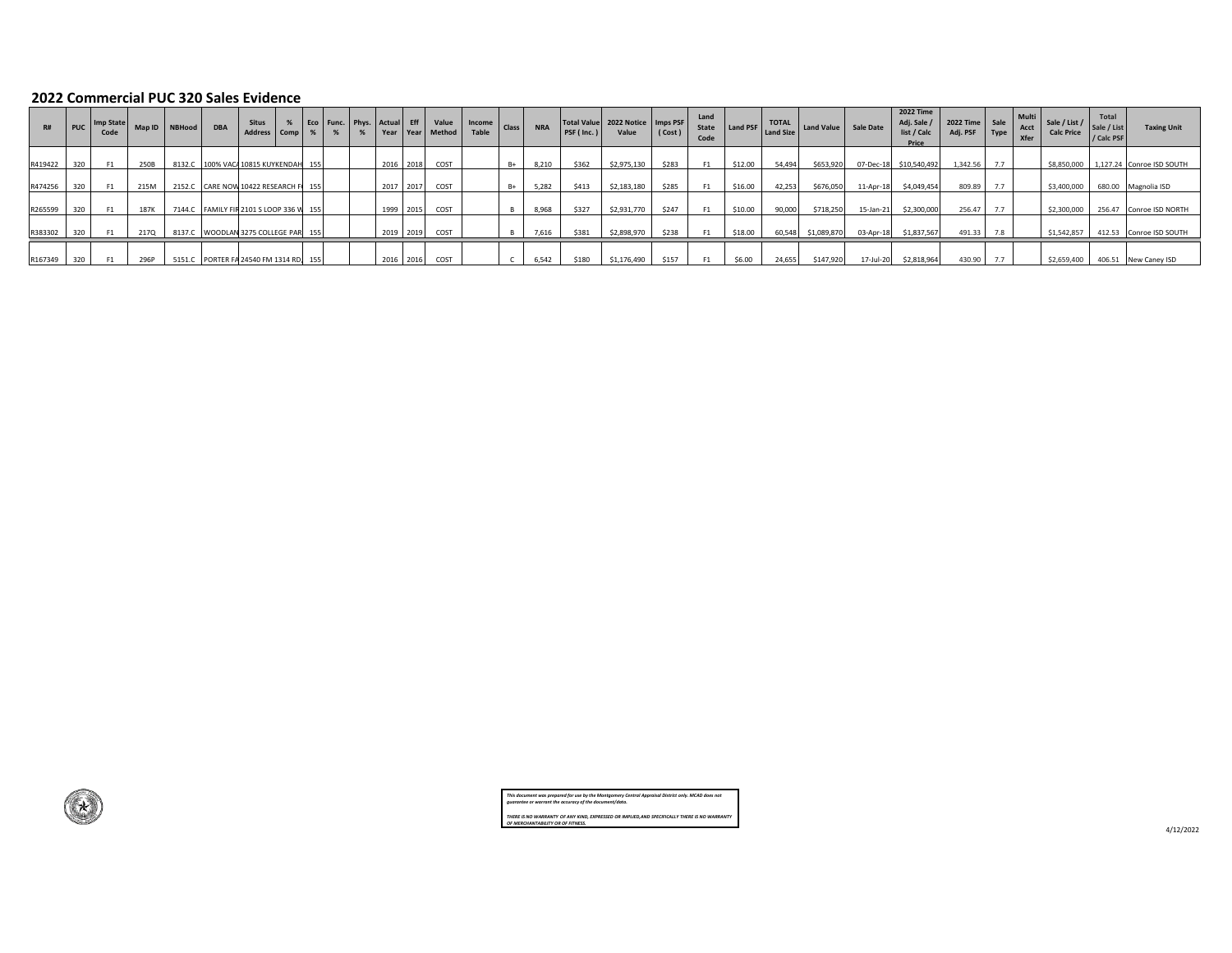# MONTGOMERY CENTRAL APPRAISAL DISTRICT

## URGENT CARE CLINIC (PUC 320) CLASSIFICATION GUIDELINES

## Primary Valuation Method: COST

Properties are also valued with a market value percentage adjustment.

Urgent Care Clinics (PUC 320) are infirmaries designed for emergency, urgent care, first aid and medical treatment. They usually do not have facilities for surgery.

### **Class B+**

Class "B+" Urgent Care clinics are national chains with very good interior and exterior quality finishes and command premium locations with high traffic volume. They are less than 10,000 SF in gross building area. They are investment-grade real estate.







*This document was prepared for use by the Montgomery Central Appraisal District only. MCAD does not guarantee or warrant the accuracy of the document/data. THERE IS NO WARRANTY OF ANY KIND, EXPRESSED OR IMPLIED, AND SPECIFICALLY THERE IS NO WARRANTY OF MERCHANTABILITY OR OF FITNESS.*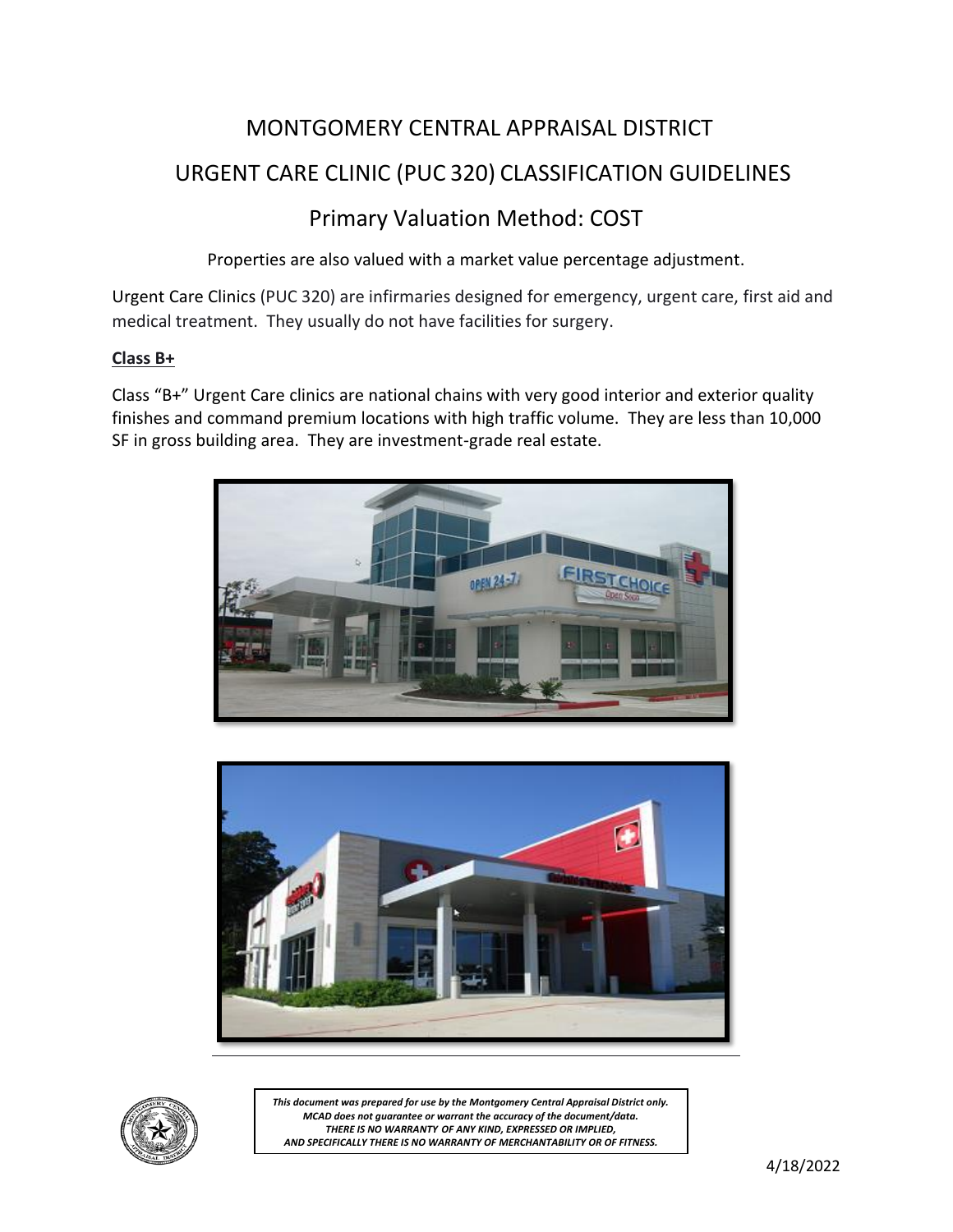## **Class B**

Class "B" Urgent Care Clinics are regional chains or locally owned. They have average interior & exterior quality finishes and average locations. They are larger than 10,000 square feet and emphasize functional utility over design/appeal.



### **Class C**

Class C Urgent Care Clinics are locally owned with average to below average interior & exterior quality finishes. They are usually wood frame construction and sometimes are residential conversions.





*This document was prepared for use by the Montgomery Central Appraisal District only. MCAD does not guarantee or warrant the accuracy of the document/data. THERE IS NO WARRANTY OF ANY KIND, EXPRESSED OR IMPLIED, AND SPECIFICALLY THERE IS NO WARRANTY OF MERCHANTABILITY OR OF FITNESS.*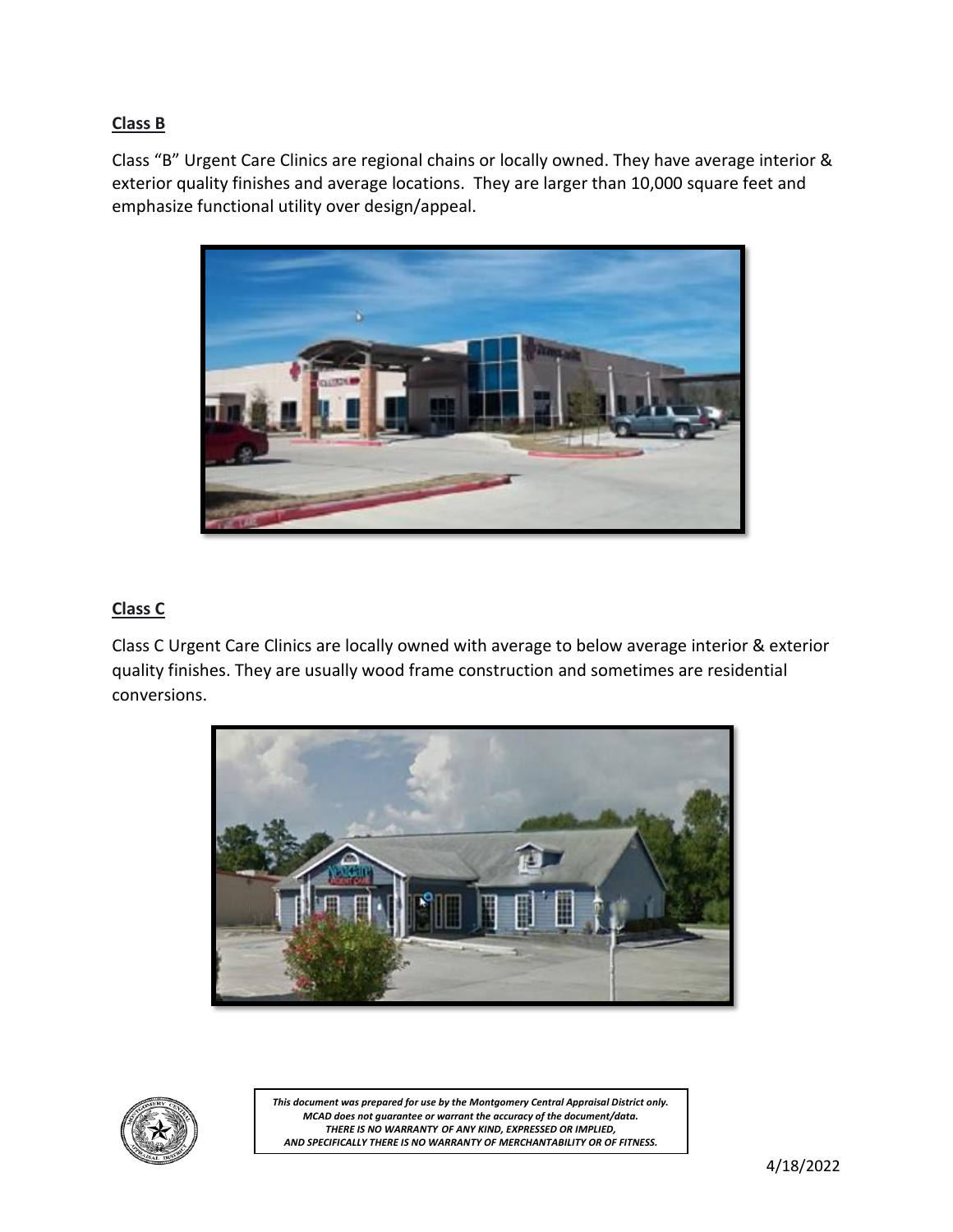| Estimate Number | $-23$                                    |
|-----------------|------------------------------------------|
| Parcel Number   | : PUC 320 - Urgent Care Clinic : Class B |
| ZIP/Postal Code | : 77385                                  |

#### **Section 1**

| Occupancy                   | <b>Class</b>          | Height       | Rank |
|-----------------------------|-----------------------|--------------|------|
| 100% Urgent Care Clinic     | Masonry bearing walls | 12.00        | 3.0  |
| <b>Total Area</b>           | : 7,000               |              |      |
| Number of Stories (Section) | : 1.00                |              |      |
| Shape                       | : 2.00                |              |      |
| <b>Components</b>           | Units/ $%$            | <b>Other</b> |      |
| <b>Exterior Walls:</b>      |                       |              |      |

| LAWITOL WALLS.        |      |
|-----------------------|------|
| Stud -Brick Veneer    | 100% |
| Sprinklers:           |      |
| Wet Sprinklers        | 100% |
|                       |      |
| 01/2022<br>Cost as of |      |

|                             | Units/ $%$ | Cost   | <b>Total</b> |
|-----------------------------|------------|--------|--------------|
| <b>Basic Structure</b>      |            |        |              |
| <b>Base Cost</b>            | 7,000      | 105.46 | 738,220      |
| <b>Exterior Walls</b>       | 7,000      | 25.80  | 180,600      |
| Heating & Cooling           | 7,000      | 7.02   | 49,140       |
| <b>Sprinklers</b>           | 7,000      | 5.18   | 36,260       |
| <b>Basic Structure Cost</b> | 7,000      | 143.46 | 1,004,220    |

# **Remarks for Section 1:** .

Marshall & Swift Code : 320